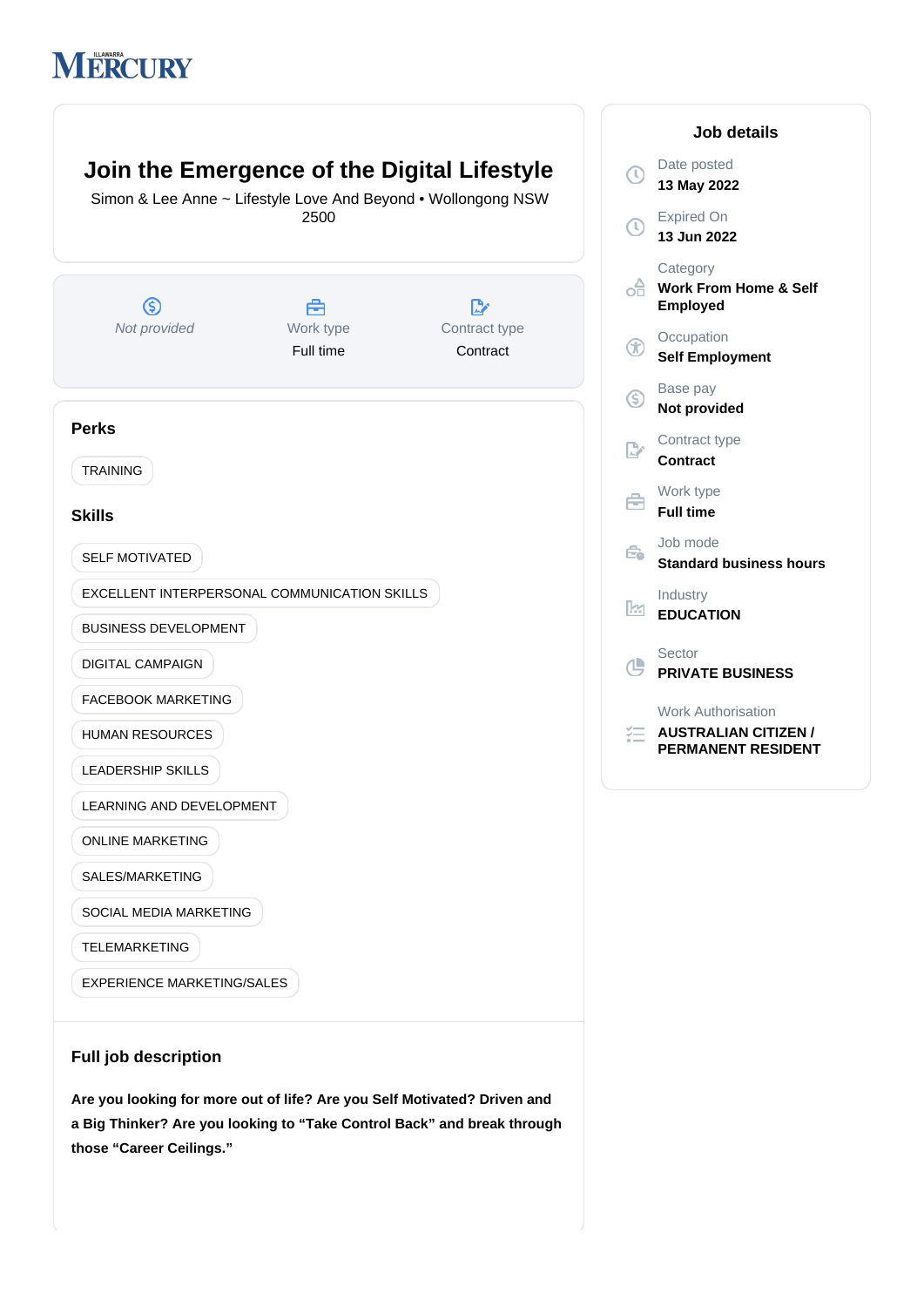# **Learn how to work portably from your Laptop & Phone and become selfemployed!**

We are a global market leader in one of the fastest growing industries in the world - worth over \$65 billion and counting!

For the successful professional, this is your opportunity to partner with a Multi Million Dollar Company with a proven track record of success. Work locally from your laptop and phone and market globally with our proven online system.

#### —----------------------------------------

### Please Read The Full Advert

So we can respect your time and ours please read the whole ad before submitting your application.

—----------------------------------------

We are offering motivated individuals the chance to infinitely grow their income whilst freeing themselves from the shackles of the 9-5 grind.

We provide high value solutions to motivated individuals seeking more out of life. Our online global business is booming in this unstable global economy & we seek highly motivated individuals to join our dynamic team.

This enormous opportunity is untapped and waiting for the smart, diligent and interested professional who wants to become the next biggest success story of our company. We have a real proven formula for success partnered with great business systems and a very successful lucrative income opportunity. You will have the opportunity to work remotely & be supported by positive empowering people.

#### **What's in it for you?**

- An opportunity to operate in a growth market with a proven organisation
- Enjoy the rewards of your success with an uncapped income potential
- Career growth in multiple business sectors and leadership possibilities.
- Uncapped Earnings\*
- Make Up To \$5000 per Sale\*\*
- Benefit from continual training and development opportunities
- Be empowered to make decisions and earn disciplined freedom
- Work remotely & enjoy the freedom & flexibility of being your own boss
- Work with a well-respected and award winning organisation that is a leader in its industry
- Ability to start part time or full time

#### **The Ideal Candidate would have the following Attributes:**

- Strong Leadership Skills
- Self Driven & Motivated